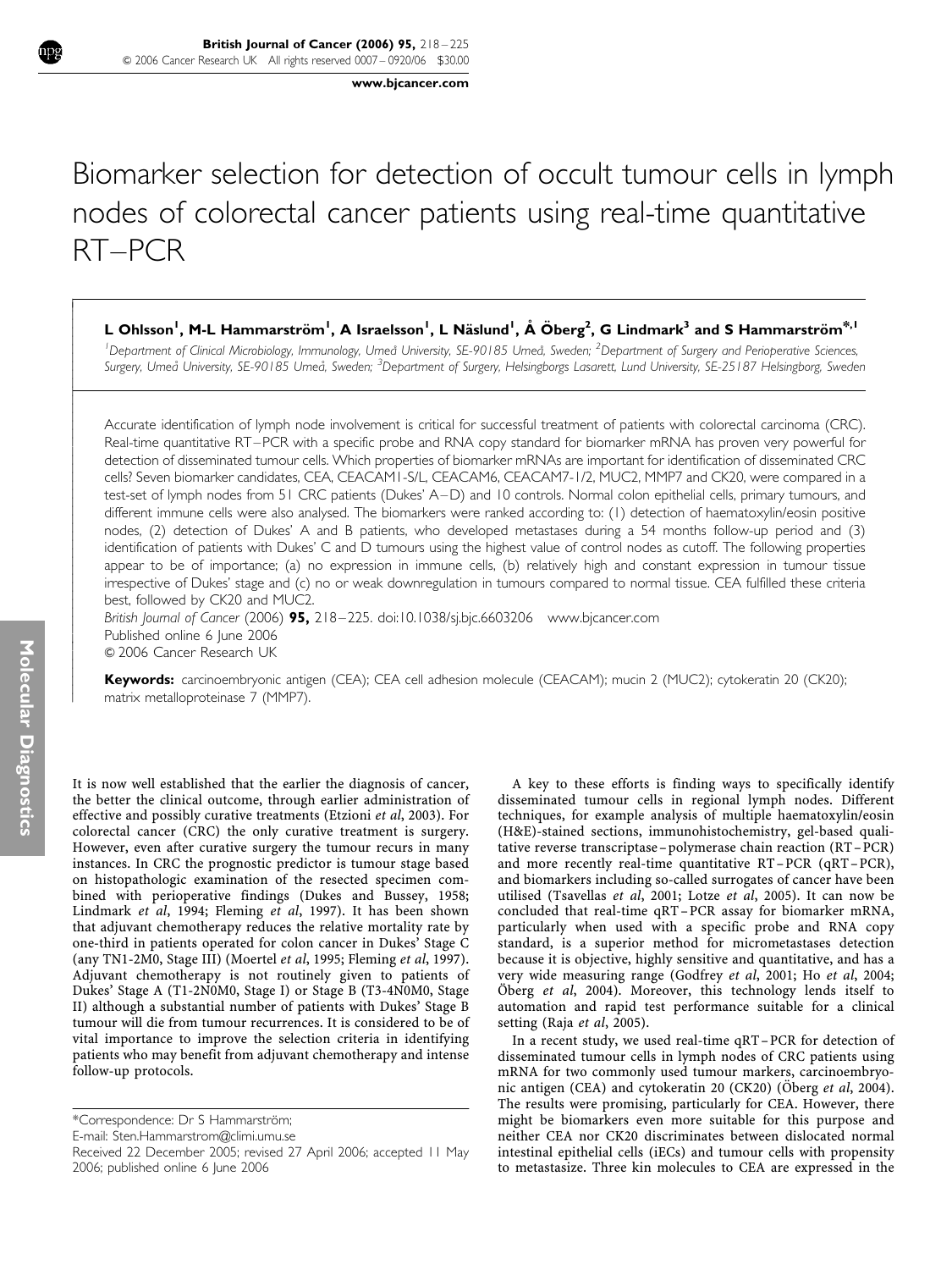colonic epithelium, that is CEA cell adhesion molecule-1 (CEACAM1), CEACAM6 and CEACAM7 (Horst and Wagener, 2004; Frängsmyr et al, 1995, 1999). CEACAM6 has a wider cellular distribution than CEA. However, it has been claimed that tumour levels are higher for CEACAM6 than CEA and that CEACAM6 therefore would be the better tumour marker (Ilantzis et al, 2002; Jantscheff et al, 2003). CEACAM1 comes with a long (CEACAM1- L) or short (CEACAM1-S) cytoplasmic tail. The long cytoplasmic tail of CEACAM1-L was shown to mediate tumour suppressor function in model systems while the short cytoplasmic tail of CEACAM1-S lacks this property (Hammarström, 1999; Horst and Wagener, 2004). Thus, CEACAM1-S might be a useful biomarker and an increased CEACAM1-S/CEACAM1-L ratio an indicator of tumour transformation. As far as one knows, CEACAM7 shows the same restricted expression pattern as CEA. CEACAM7 mRNA comes in two splice forms (CEACAM7-1 and CEACAM7-2) coding for molecules that differ in the number of extracellular immunoglobulin-like domains. Little is known about their relative expression levels and possible changes in CRC. Mucin 2 (MUC2) is the major mucin in colon (Weiss et al, 1996). It is a candidate tumour marker since its expression is restricted to epithelial cells. Finally, matrix metalloproteinase 7 (MMP7)/matrilysin is an interesting candidate biomarker since it is expressed in the invasive front of the primary tumour and MMP7 expression is correlated with capacity to form metastases in CRC transfer experiments (Adachi et al, 2001; Yamamoto et al, 2003).

The aims of this study were: (1) to determine which properties of a tumour mRNA marker decide if it is suitable for detection of tumour cells in tissues with an excess of immune cells, (2) to find tumour markers that would be complementary to CEA mRNA by improving sensitivity for the identification of disseminated tumour cells in lymph nodes of CRC patients and (3) to find a biomarker for tumour cells with metastasizing capacity.

# MATERIALS AND METHODS

#### Patients

Surgery for CRC was carried out in 51 patients (32 men, 19 women; median age 69 years, range 52–90). Thirty-five tumours were located in colon and 16 in rectum. Seven patients with rectal cancer received preoperative irradiation with 25 Gy. Radical excision of the tumours with wide lymph node dissection was carried out in 42 patients. Nine patients had distant metastases. Five patients received adjuvant chemotherapy. According to Dukes' classification there were six tumours in Stage A (T1- 2N0M0, Stage I), 26 in Stage B (T3-4N0M0, Stage II), 10 in Stage C (anyTN1-2M0, Stage III) and nine in Stage D (anyTanyNM1, Stage IV). At follow-up after median 54 months (range: 35–68) 19 patients had died from CRC and eight patients had died from noncancer disease. None of the living patients had tumour recurrence.

Controls included seven men and three women (median age 30 years, range: 18–61) undergoing colorectal surgery for ulcerative colitis (UC;  $n = 6$ ), Crohn's disease (CD;  $n = 3$ ) and rectal prolapse  $(n = 1)$ . Informed consent was obtained from the patients. The local Research Ethics Committee of the Medical Faculty, Umeå University, Sweden, approved our study.

#### Lymph nodes

One to four lymph nodes were dissected from surgically removed specimens and bisected with separate knives under sterile conditions to prevent RNA cross-contamination. One half of each node was fixed in 10% buffered formalin for routine H&E staining and the other half was snap frozen in liquid nitrogen and stored at -70°C until RNA extraction. In all, 95 lymph nodes were collected

from the CRC patients (11 nodes from Dukes' Stage A patients, 55 nodes from Dukes' Stage B patients, 16 nodes from Dukes' Stage C patients and 16 nodes from Dukes' Stage D patients). In the control group 18 nodes were from UC patients, 12 nodes from CD patients and four nodes from the patient with rectal prolapse.

# CRC tissue

An approximately  $0.5 \times 0.5 \times 0.5$  cm piece was collected from the outer rim of 20 tumour specimens immediately after resection (two Dukes' Stage A, 13 Dukes' Stage B, two Dukes' Stage C and three Dukes' Stage D), snap-frozen and kept at  $-70^{\circ}$ C until RNA extraction.

## Epithelial cells from colon tissue

Colonic epithelial cells were isolated from apparently normal tissue constituting the resection margin after surgical removal of tumour in CRC patients and from colon of UC patients subjected to surgical treatment as described earlier (Fahlgren et al, 2003b). The isolation procedure yields one fraction enriched in crypt epithelial cells (crypt-iECs) and one fraction enriched in luminal epithelial cells (luminal-iECs).

# Cell lines and peripheral blood mononuclear cells

Human cell lines used were: LS174T, T84, HT29, and HCT8 (colon carcinomas), Jurkat and Molt-4 (T-cell lymphomas), CNB6 and KR4 (EBV-transformed B cell lines; a mixture of equal amounts of RNA from the two lines was used in the analyses), U266 (plasmacytoma), U937 (monocyte-like cell line), K562 (erythroblastoid cell line), HL60 (promyelocytic cell line). Peripheral blood mononuclear cells (PBMC) were isolated from peripheral blood of healthy adults by Ficoll-Isopaque gradient centrifugation. PBMC were in vitro activated by incubation with anti-CD3 mAb OKT3  $(50 \text{ ng ml}^{-1})$  in HEPES-buffered RPMI1640 supplemented with 0.4% human serum albumin. PBMC from seven individuals were incubated with the stimulus in parallel cultures for 4, 7, 20, 48 and 72 h, washed, pooled and RNA extracted.

#### RNA extraction

Total RNA was extracted using the Acid Guanidine Phenol Chloroform (AGPC) method by adding 0.5 ml of a solution containing 4 M guanidinium thiocyanate, 25 mM sodium citrate (pH 7), 0.5% sarcosyl and 0.1 M 2-mercaptoethanol per 25 mg tissue and up to  $2.5 \times 10^6$  cells in the first homogenization step. Extracted RNA was dissolved in RNAse-free water containing RNAse inhibitor.

#### Real-time qRT–PCR

Real-time qRT– PCR assays for CEA, CEACAM6, CEACAM1-S, CEACAM1-L, CEACAM7-1, CEACAM7-2, MUC2, MMP7 and CK20 mRNAs were constructed in the laboratory using the TaqMan EZ technology (Applied Biosystems, Foster City, CA, USA). Specific primer pairs were placed in different exons and a dye-labelled probe was placed over the boundary between the two exons in the amplicon. Assays for all markers except MMP7 have been described (Fahlgren et al, 2003a; Forsberg et al, 2004; Öberg et al, 2004). The sequences for the MMP7 primers and probe were: forward primer 5'-GGGAGGCATGAGTGAGCTAC-3', reverse primer 5'-TCTCCTTGAGTTTGGCTTCTAAA-3' and probe 5'-TCTTGAGATAGTCCTGAGCCTGTTCCCA-3'. The reporter dye at the 5'-end of each probe was FAM. The quencher dye at the 3'-end was TAMRA for CEA, CEACAM1-L, CEACAM6, CEACAM7-2, CK20 and MMP7, and MGB for CEACAM1-S, CEACAM7-1 and MUC2. Emission from released reporter dye was monitored by the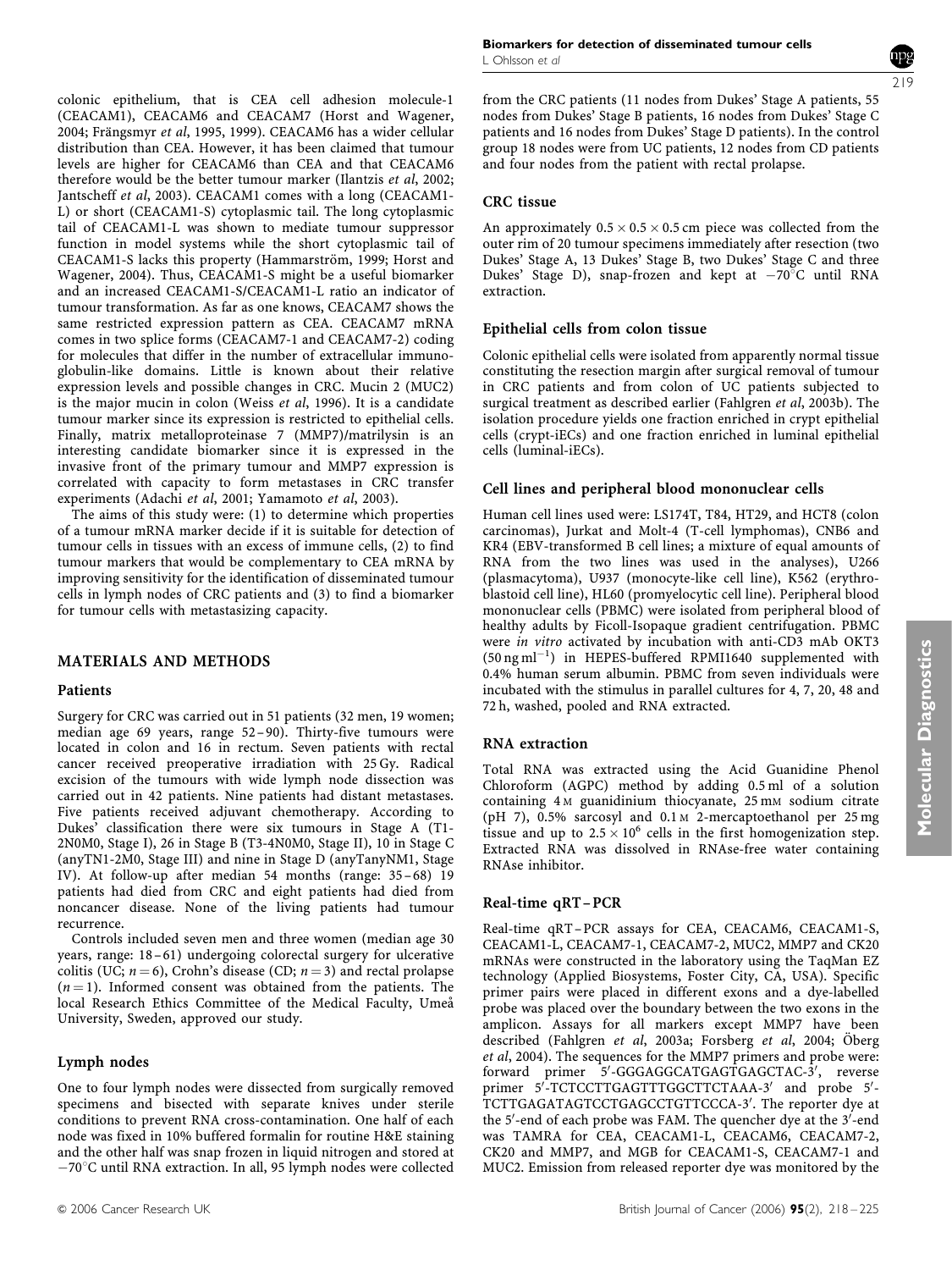ABI Prism 7700 Sequence Detection System (Perkin-Elmer, Wellesley, MA, USA). The RT–PCR profile for all assays except CEACAM7-1 was:  $49^{\circ}$ C for 2 min,  $59^{\circ}$ C for 30 min,  $94^{\circ}$ C for 5 min followed by 45 cycles of 93 $^{\circ}$ C for 20 s and 61 $^{\circ}$ C for 1 min. The RT – PCR profile for CEACAM7-1 was:  $49^{\circ}$ C for 2 min, 59 $^{\circ}$ C for 30 min, 94 $\degree$ C for 5 min followed by 45 cycles of 93 $\degree$ C for 20 s and 59 $\degree$ C for 1 min. Specific RNA copy standards were prepared as described previously (Fahlgren et al, 2003b). Determinations were carried out in triplicates and expressed as copies of mRNA per  $\mu$ l as determined from parallel RT– PCR of serial dilutions of the RNA copy standard. The concentration of 18S rRNA was determined in each sample by real-time qRT–PCR according to the manufacturer's protocol (Applied Biosystems). As no copy standard is available for the 18S rRNA assay the 18S rRNA content was expressed as arbitrary units defined as the amount of 18S rRNA in 1 pg total RNA extracted from PBMC. Results are expressed as mRNA copies per unit of 18S rRNA.

## **Statistics**

The mRNA expression levels in iECs of normal and inflamed colon were compared using two-tailed Mann– Whitney's rank sum test. Comparisons between mRNA expression levels in tumour vs normal iECs and between levels of different mRNA species in tumour tissue were performed using Kruskal–Wallis' nonparametric one-way ANOVA with Dunn's multiple comparison post hoc test. Analyses of correlations between levels of different mRNA species were performed using two-tailed Spearman rank correlation test. A P-value  $< 0.05$  was considered statistically significant.

# RESULTS

## Biomarker mRNA levels in colonic epithelial cells and CRC tumours

Levels of CEA, CEACAM1-S/L, CEACAM6, CEACAM7-1/2, MUC2, MMP7 and CK20 mRNAs were assessed in RNA extracted from primary tumours representing all four Dukes' stages and from luminal-iECs and crypt-iECs of apparently normal and inflammatory colon using specific real-time qRT– PCR assays with RNA copy standards. The 18S rRNA concentration was determined in each sample and levels are expressed as mRNA copies/18S rRNA unit allowing direct comparison between the different biomarkers. Statistically significant difference in mRNA levels between iECs from normal and inflammatory colon was only seen for MMP7 (see

legend to Table 1), therefore the two groups were combined in the comparisons against tumour tissue. Table 1 summarises the results. The mRNA levels of the different biomarkers varied considerably within the tumours, from median 107 mRNA copies/ 18S rRNA unit for CEA to 0.05 for CEACAM7-1. CEA and CEACAM6 mRNAs were expressed at approximately equal levels in tumours and iECs while the mRNA levels for CEACAM7-1/2, CEACAM1-L, MUC2 and CK20 were significantly decreased in the tumour. Only MMP7 mRNA levels were increased in the tumour compared to iECs (Table 1). Table 2 shows the mRNA levels of the biomarkers in four CRC cell lines. Among the biomarkers CEA exhibited the highest expression level and smallest variation between CRC cell lines.

## Biomarker mRNA levels in immune cells

Table 2 summarises the results of analysis of polyclonally activated and resting PBMC and seven immune cell lines. Four biomarker mRNAs were not detected or were detected in trace amounts only in one type of immune cells. These were MUC2, CEA, CEACAM7-2 and CK20. Other biomarkers were expressed at high levels in one or several types of immune cells (CEACAM1-L, CEACAM6, MMP7) or at low levels (CEACAM1-S, CEACAM7-1).

# Specificity indexes

To rank the different biomarkers with respect to specificity for CRC we calculated two types of specificity indexes: (I) median value in CRC tumours/highest value in any type of immune cell and (II) median value in CRC tumours/highest value of control lymph nodes (Table 3). As can be seen, the two indexes gave similar values with the exceptions of those for CEACAM6 and CEACAM7-2. CEA was the most specific biomarker followed by CK20. CEACAM6 showed better specificity with index II than index I, while the reverse was true for CEACAM7-2. Indexes for three biomarkers (CEACAM1-L, CEACAM7-1, MMP7) showed no specificity for CRC.

## Biomarker mRNA levels in lymph nodes of CRC patients and controls

A total of 129 lymph nodes of 51 CRC patients and 10 controls were analysed for mRNA levels of the biomarkers. Figures 1–3 summarise the results. For each individual only the lymph node

Table I Expression levels of mRNAs for CEA, CEACAM1, CEACAM6, CEACAM7, MUC2, MMP7, and CK20 in primary colorectal tumours compared to control colonic epithelial cells

| mRNA species     |                     | Tumour           |        | Crypt $iEC^a$ |                      | <b>Luminal iEC</b> |              |           |  |
|------------------|---------------------|------------------|--------|---------------|----------------------|--------------------|--------------|-----------|--|
|                  | Median <sup>b</sup> | IQR <sup>c</sup> | Median | <b>IQR</b>    | P-value <sup>d</sup> | Median             | <b>IQR</b>   | P-value   |  |
| <b>CEA</b>       | 107                 | $39 - 1207$      | 261    | $225 - 537$   | NS                   | 393                | $212 - 769$  | <b>NS</b> |  |
| CEACAM6          | 20                  | $6.5 - 55$       | 28     | $14 - 35$     | NS                   | 38                 | $13 - 116$   | NS        |  |
| CEACAMI-S        | 5.1                 | $2.5 - 14$       | 19     | $12 - 34$     | < 0.01               | 28                 | $12 - 72$    | < 0.01    |  |
| CFACAMI-I        | $\overline{.4}$     | $0.43 - 6.4$     | 6      | $8.0 - 40$    | < 0.001              | 22                 | $10 - 40$    | < 0.001   |  |
| CEACAM7-1        | 0.05                | $0.005 - 0.37$   | 0.90   | $0.67 - 2.9$  | < 0.001              | 1.9                | $1.2 - 6.0$  | < 0.001   |  |
| CEACAM7-2        | 9.0                 | $0.94 - 32$      | 302    | $162 - 468$   | < 0.001              | 483                | $361 - 582$  | < 0.001   |  |
| MUC <sub>2</sub> | 0.66                | $0.04 - 3.4$     | 32     | $25 - 56$     | < 0.001              | 33                 | $17 - 77$    | < 0.001   |  |
| MMP7             | 1.7                 | $0.85 - 4.3$     | 0.09   | $0.01 - 0.25$ | < 0.01               | 0.09               | $0.003 - 16$ | < 0.05    |  |
| CK20             | 14                  | $5.5 - 40$       | 295    | $178 - 675$   | < 0.001              | 162                | $104 - 377$  | < 0.001   |  |

<sup>a</sup>iEC = intestinal epithelial cells. <sup>b</sup>Median mRNA copies/18S rRNA unit of 20 CRC tumour samples (2 Dukes' Stage A, 13 Dukes' Stage B, 2 Dukes' Stage C and 3 Dukes' Stage D), 14–20 crypt iEC samples and 10–20 luminal iEC samples. Equal numbers of iEC samples were derived from the apparently healthy resection margin of colon from patients operated for CRC and from colon of UC patients. The mRNA expression levels for any of the markers in iEC from normal colon of CRC patients and UC colon, respectively, did not differ significantly from each other with the exception of MMP7 mRNA. MMP7 mRNA levels were significantly higher (P<0.01) in the iECs from UC patients compared to iEC from the resection margin of CRC patients. MMP7 values for iEC in the Table include data from 10 CRC and 10 UC patients. 'IQR = interquartile range from the 25 to the 75 percentile. <sup>dp</sup>-value obtained by comparing mRNA expression levels in tumours with those in crypt iECs, and luminal iECs using Kruskal – Wallis nonparametric one-way ANOVA with Dunn's multiple comparison post hoc test.  $NS =$  not significant, that is P-value  $> 0.05$ .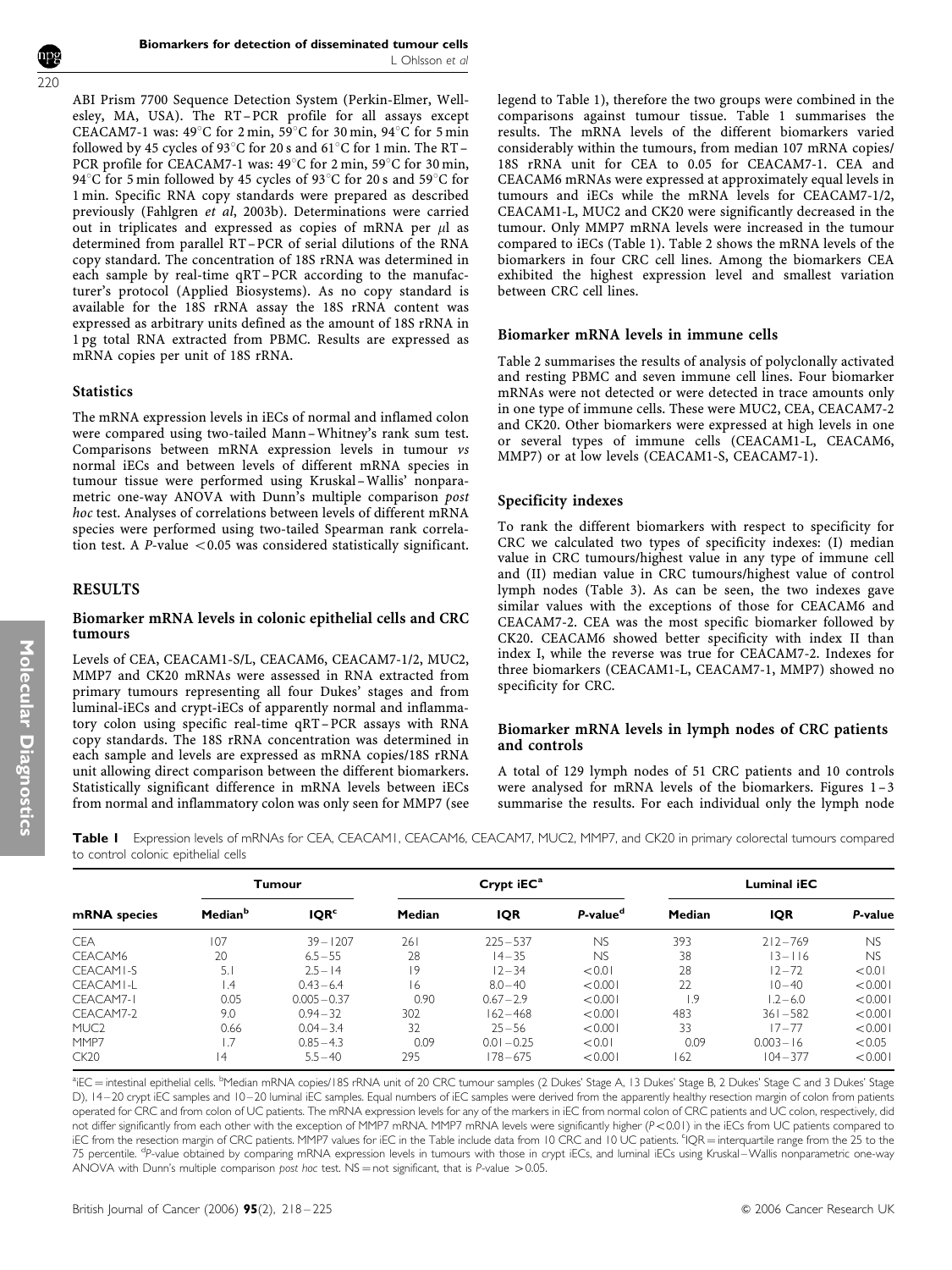Table 2 Expression levels of mRNA for CEA, CEACAM1, CEACAM6, CEACAM7, MUC2, MMP7, and CK20 in CRC cell lines and different types of immune cells

| <b>Cells</b>     |                 | <b>Biomarker mRNA</b>        |                  |                  |                  |                  |                  |             |          |             |  |  |
|------------------|-----------------|------------------------------|------------------|------------------|------------------|------------------|------------------|-------------|----------|-------------|--|--|
|                  | Origin          | <b>CEACAM6</b><br><b>CEA</b> |                  | <b>CEACAMI-S</b> | <b>CEACAMI-L</b> | <b>CEACAM7-I</b> | <b>CEACAM7-2</b> | <b>MUC2</b> | MMP7     | <b>CK20</b> |  |  |
| <b>HT29</b>      | Colon iEC       | 32 <sup>a</sup>              | 43               | 22               | 17               | 0.003            | 0.3              | 0.01        | 53       | 85          |  |  |
| <b>LS174T</b>    | Colon iEC       | 328                          | 81               | 2. ا             | $\mathsf{I}$ .4  | 0.5              | 38               | 4.3         | 3.4      | 0.02        |  |  |
| T84              | Colon iEC       | 33                           | $\overline{0}$ . | 0.9              | 0 <sup>p</sup>   | 0.003            | 0.07             | 0.5         | 2.3      | 33          |  |  |
| HCT <sub>8</sub> | Colon iEC       | 32                           | 0.5              | 0.003            | $\Omega$         | 0                | 0.1              | 0.02        | 0.2      | 0.05        |  |  |
| PBMC             |                 |                              | 0.05             | $\Omega$         | 0.3              | 0.01             | 0                | $\Omega$    | 0.001    | $\Omega$    |  |  |
| Act. PBMC        |                 |                              |                  | 0.001            | 0.8              |                  |                  |             | 2.0      |             |  |  |
| <b>lurkat</b>    | T cell          |                              |                  | 0.004            | 0.1              |                  |                  |             | 0.004    |             |  |  |
| Molt-4           | T cell          |                              |                  | 0.002            | 0.05             |                  |                  |             | 0        |             |  |  |
| CNB6+KR4         | B cell          |                              |                  | 0.008            |                  | 0.05             |                  |             | 0.6      |             |  |  |
| U <sub>266</sub> | Plasma cell     |                              |                  | 0.001            | 0.02             |                  |                  |             | $\Omega$ | 0           |  |  |
| U937             | Monocyte        | 0.005                        | 0.3              | 0.002            | 0.03             |                  | $\Omega$         |             | 0.9      | 0.003       |  |  |
| <b>HL60</b>      | Granulocyte     |                              | 1.8              |                  | ND.              |                  | 0.001            | <b>ND</b>   | $\Omega$ | 0           |  |  |
| K562             | Pre-erythrocyte |                              |                  | 0.006            | 0.08             |                  | 0                | $\Omega$    | $\Omega$ | <b>ND</b>   |  |  |

<sup>a</sup>Expression level of the indicated mRNA species expressed as mRNA copies/18S rRNA unit. <sup>b</sup>Values below 0.001 mRNA copies/18S rRNA unit are recorded as 0. ND = not determined.

Table 3 Specificity indexes for tumour marker mRNAs

| mRNA species     | Median CRC tumour<br>value/highest value of<br>any immune cell type | Median CRC tumour<br>value/highest value of<br>control lymph nodes |
|------------------|---------------------------------------------------------------------|--------------------------------------------------------------------|
| <b>CFA</b>       | 21400                                                               | 53500                                                              |
| CFACAM6          | H                                                                   | 2000                                                               |
| CEACAMI-S        | 638                                                                 | 39                                                                 |
| CFACAMI-I        | 13                                                                  | 0.4                                                                |
| CFACAM7-I        | LO.                                                                 | 6.3                                                                |
| CFACAM7-2        | 9000                                                                | 90                                                                 |
| MUC <sub>2</sub> | >660                                                                | 942                                                                |
| MMP7             | 0.9                                                                 | IJ                                                                 |
| CK 20            | 4667                                                                | 15.555                                                             |

with the highest level of the indicated mRNA species is shown. For each biomarker, a cutoff level is set at the highest control node.

CEA mRNA showed excellent discrimination between nodes from CRC patients and controls (Figure 1). Practically all CRC nodes were above the cutoff level independent of Dukes' Stage and all H&E positive lymph nodes had very high CEA mRNA levels. Moreover, the three Dukes' B patients that have died from their CRC within the 54 months follow-up period displayed highly elevated CEA mRNA levels (arrows in figure). The single Dukes' A patient that has died from her CRC showed a borderline value (arrow).

CEACAM1-S mRNA (Figure 2A) showed some discrimination between CRC and controls. Nodes of 1/6 Dukes' A, 5/24 Dukes' B, 7/10 Dukes' C and 2/8 Dukes' D patients were above cutoff and all but one H&E positive nodes were identified as positive by CEACAM1-S mRNA level. Moreover, two of the three Dukes' B patients, but not the Dukes' A patient, that have died from their CRC within the follow-up period were identified. Note also that the total range of values is much smaller for CEACAM1-S than for CEA, that is four and seven orders of magnitude, respectively, and that the CEACAM1-S levels in controls are almost 100 times higher.

No discrimination between CRC and control nodes was seen with CEACAM1-L mRNA (Figure 2B). The CEACAM1-L mRNA levels of control nodes were very high, which is consistent with the high levels of CEACAM1-L mRNA in immune cells (Table 2).



**Figure I** CEA mRNA levels in lymph nodes as determined by real-time qRT–PCR for CEA mRNA and 18S rRNA content in the samples. Each patient is represented by the lymph node with the highest CEA mRNA level (dots). Arrows indicate the four patients with Dukes' Stage A and B tumours, who had died from CRC during the 54 months (range: 35–68 months) follow-up time. Large black dots indicate lymph nodes that had tumour cells identified by H&E staining and small grey dots indicate H&E negative nodes. Results updated from Öberg et al, 2004.

CEACAM7-1 mRNA was not a useful marker (Figure 2C) while CEACAM7-2 mRNA, which was expressed at about 100 times higher concentration, displayed some discriminating power between CRC patients and controls (Figure 2D). However, several H&E positive nodes were missed and one of the three Dukes' B patients and the Dukes' A patient that have died from CRC within the follow-up period were missed.

MUC2 mRNA showed good discrimination between CRC nodes and control nodes comparable to that of CEA mRNA. All but one of the H&E positive nodes and all three Dukes' B patients who had died from CRC had values above the cutoff (Figure 3A). Interestingly, MUC2 mRNA values are very low in controls and the range of values in CRC is quite large.

Similarly, CK20 mRNA showed good discrimination between nodes from CRC patients and controls (Figure 3B). All H&E positive nodes as well as the three Dukes' B patients who have died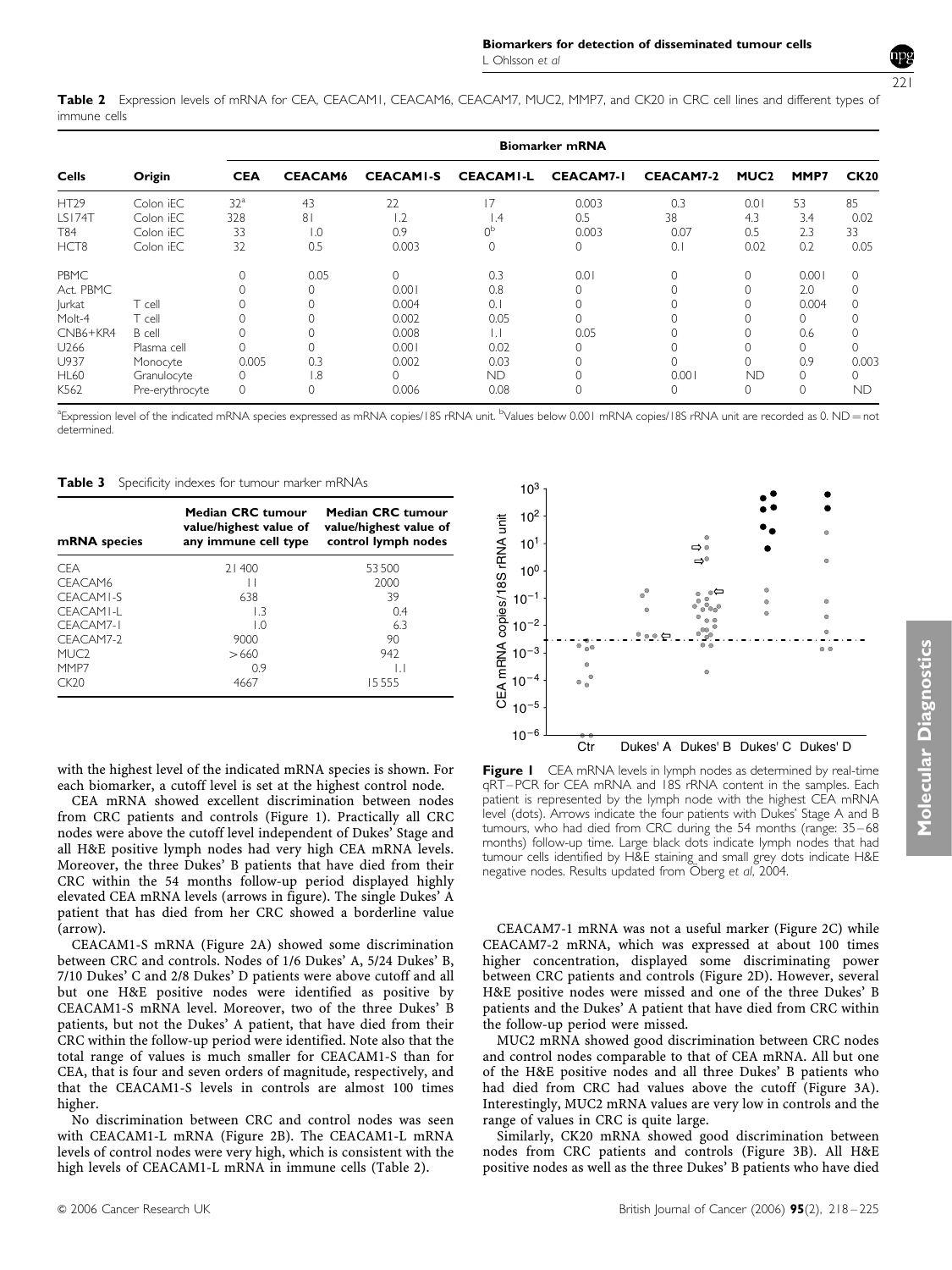

Figure 2 CEACAM1-S (A), CEACAM1-L (B), CEACAM7-1 (C), and CEACAM7-2 (D) mRNA levels in lymph nodes of CRC and control patients. Each patient is represented by the lymph node with the highest level of the respective mRNA species. For explanation of dots and arrows see legend to Figure 1.

from CRC during the follow-up period were identified as positive. CK20 mRNA levels in CRC nodes varied over a wide range and control nodes were low.

CEACAM6 mRNA displayed fairly good ability to discriminate between CRC patients and controls (Figure 3C). However, only two of the three Dukes' B patients that have died from their CRC within the follow-up period had elevated CEACAM6 levels. All H&E positive nodes displayed CEACAM6 mRNA levels above cutoff.

MMP7 mRNA displayed poor discriminating power between CRC patients and controls (Figure 3D).

#### Correlation between different biomarker mRNA levels in lymph nodes of CRC patients and controls

The four biomarker mRNAs which showed the best discriminating power between CRC and control nodes and which were not appreciably expressed in immune cells namely CEA, CEACAM7-2, CK20 and MUC2 were analysed by pair-wise comparisons of biomarker levels in all 129 lymph nodes. Each Dukes' Stage and controls were also analysed separately. Table 4 shows correlation coefficients (r-values) and significance levels (P-values) for all six comparisons. Biomarker mRNA values were significantly correlated if all nodes were compared with r-values ranging from 0.47 to 0.76. When the different stages of CRC were analysed separately it was noted that lymph nodes from Dukes' C and Dukes' D patients showed r-values  $\geq 0.5$  and P-values  $\leq 0.05$  for all marker combinations except one indicating that it was the same cells that expressed the four markers. The comparisons furthermore demonstrate that CEACAM7-2 is also expressed in a separate cell population normally present in lymph nodes. The results also indicate that control nodes harbour low numbers of two cell populations of epithelial origin, one expressing CEA, CK20 and CEACAM7-2 and another expressing MUC2, CK20 and CEACAM7-2.

#### DISCUSSION

In this study, we have explored the possibility of using real-time qRT–PCR as an alternative, or adjunct, to the classical H&E staining method for detection of disseminated tumour cells in regional lymph nodes. There are several reasons to search for alternatives. Firstly an inherent problem with histochemical as well as immunohistochemical methods is that of sampling. Usually, only one or a few 6  $\mu$ m thick sections are analysed covering <1% of the lymph node volume. To analyse the number of sections that would be needed to properly cover the node becomes impossible in practice. In the qRT–PCR study reported here, we extracted RNA from one half of the lymph node. A second problem specific for H&E is to decide on the basis of morphology alone whether a small number of cells indeed are tumour cells. Thirdly, and in contrast to H&E and immunohistochemistry, the qRT– PCR assay is very sensitive and objective and has a very large measuring range. With the appropriate choice of primers and probes, it can be made highly specific for the chosen marker mRNA. Moreover, since

 $\overline{222}$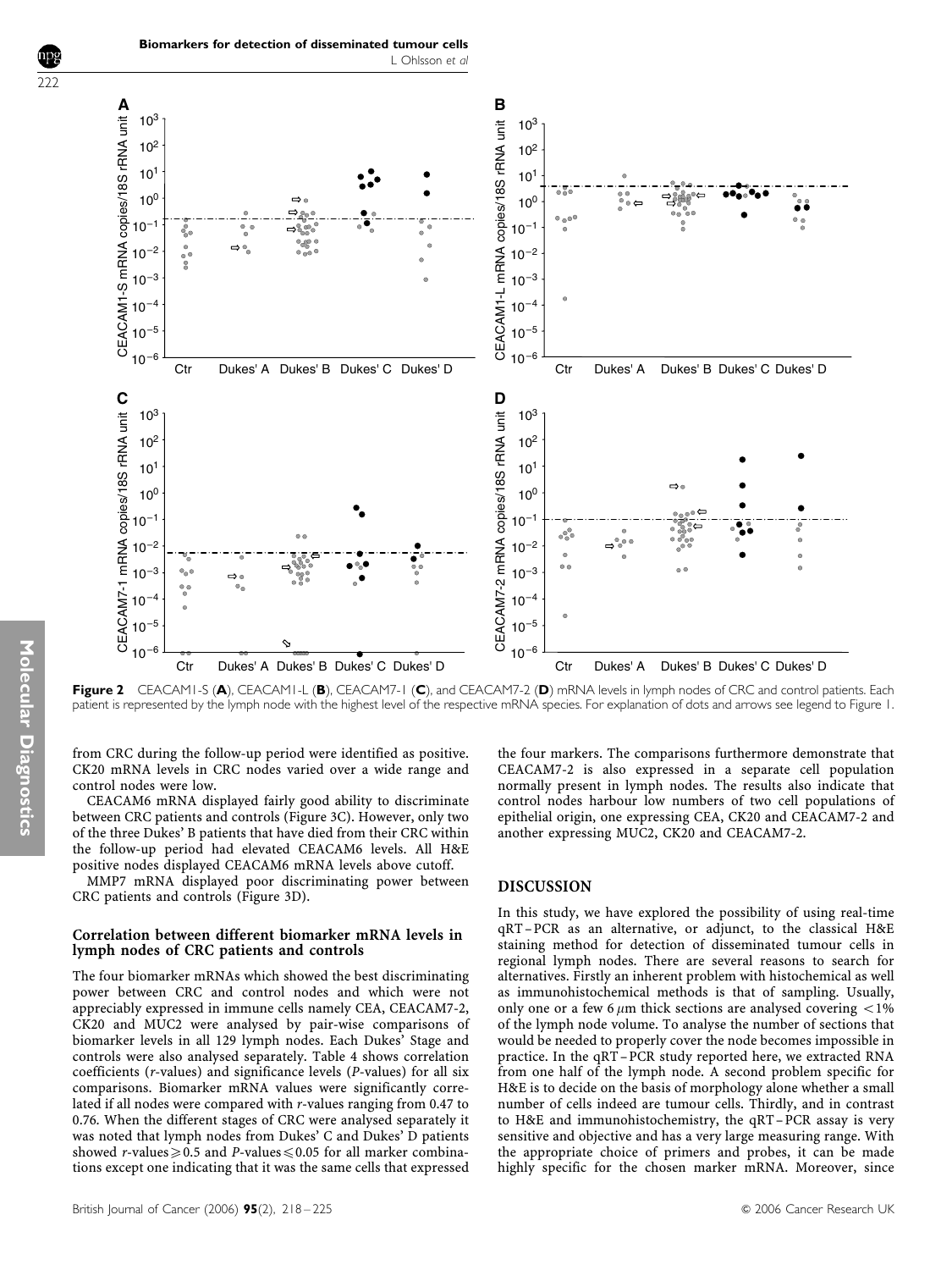Biomarkers for detection of disseminated tumour cells L Ohlsson et al



Figure 3 MUC2 (A), CK20 (B), CEACAM6 (C), and MMP7 (D) mRNA levels in lymph nodes of CRC and control patients. Each patient is represented by the lymph node with the highest level of the respective mRNA species. For explanation of dots and arrows see legend to Figure 1.

Table 4 Correlation between expression levels of biomarker CEA, CEACAM7-2, CK20 and MUC2 mRNAs in lymph nodes of CRC patients and controls

|                                      | All lymph nodes |                      | Controls |          | Dukes' A |         | Dukes' B |          | Dukes' C |         | Dukes' D |         |
|--------------------------------------|-----------------|----------------------|----------|----------|----------|---------|----------|----------|----------|---------|----------|---------|
| <b>Compared mRNA species</b>         |                 | P-value <sup>a</sup> |          | P-value  | r        | P-value | r        | P-value  | r        | P-value | r        | P-value |
| CEA vs CK20                          | 0.76            | < 0.0001             | 0.47     | 0.005    | 0.80     | 0.005   | 0.58     | < 0.0001 | 0.70     | 0.004   | 0.76     | 0.0006  |
| MUC <sub>2</sub> vs CK <sub>20</sub> | 0.62            | < 0.0001             | 0.50     | 0.004    | 0.62     | 0.04    | 0.45     | 0.001    | 0.69     | 0.007   | 0.60     | 0.05    |
| CFA vs MUC <sub>2</sub>              | 0.7             | < 0.0001             | 0.33     | NS       | 0.60     | NS      | 0.55     | < 0.0001 | 0.78     | 0.0006  | 0.80     | 0.003   |
| CFA vs CFACAM7-2                     | 0.62            | < 0.0001             | 0.64     | < 0.0001 | 0.42     | NS      | 0.40     | 0.004    | 0.54     | 0.03    | 0.89     | 0.0003  |
| CEACAM7-2 vs CK20                    | 0.47            | < 0.0001             | 0.53     | 0.001    | 0.37     | NS      | 0.16     | NS       | 0.52     | 0.05    | 0.85     | 0.002   |
| CFACAM7-2 vs MUC2                    | 0.55            | < 0.0001             | 0.43     | 0.02     | 0.44     | NS      | 0.43     | 0.003    | 0.4      | ΝS      | 0.80     | 0.005   |

a.<br>A and P-values obtained by pair-wise comparing the expression levels of the indicated mRNA species in lymph nodes of CRC patients and controls using two-tailed Spearman rank correlation test. Numbers of lymph nodes in the analysis were 120–129 for all lymph nodes, 33–34 for controls, 10–11 for Dukes' A patients, 48–52 for Dukes' B patients,  $15-16$  for Dukes' C patients and  $12-16$  for Dukes' D patients. NS = not significant, P-value > 0.05.

analyses are performed at the mRNA level instead of at the protein level positive results are likely to reflect the presence of living tumour cells. It has been shown that dendritic cells/macrophages can transport protein components from apoptotic epithelial cells to lymph nodes (Bonnotte et al, 2000; Huang et al, 2000). A yet unresolved question in using qRT– PCR for the purpose of detecting disseminated tumour cells in regional lymph nodes is, however, which biomarker mRNA to use.

A major goal of this study was to determine which properties of a tumour marker mRNA are of importance for the detection of disseminated colon tumour cells in the presence of an excess of immune cells for example in regional lymph nodes and blood. We,

therefore, investigated a number of biomarkers, that are expressed in colon adenocarcinoma cells and compared their expression levels in a test-set of lymph nodes from CRC patients of different Dukes' stages and controls as well as in primary tumours, in epithelial cells of normal and inflamed colon and in different types of immune cells.

We found that CEACAM1-S/L, CEACAM7-1/2, MUC2 and CK20 mRNAs were expressed at lower levels in the primary tumour compared to normal colon. CEACAM1 and CEACAM7 mRNAs have previously been shown to be downregulated in CRC using semiquantitative methods (Neumaier et al, 1993; Nollau et al, 1997). In contrast, neither CEA nor CEACAM6 mRNA levels were

ววว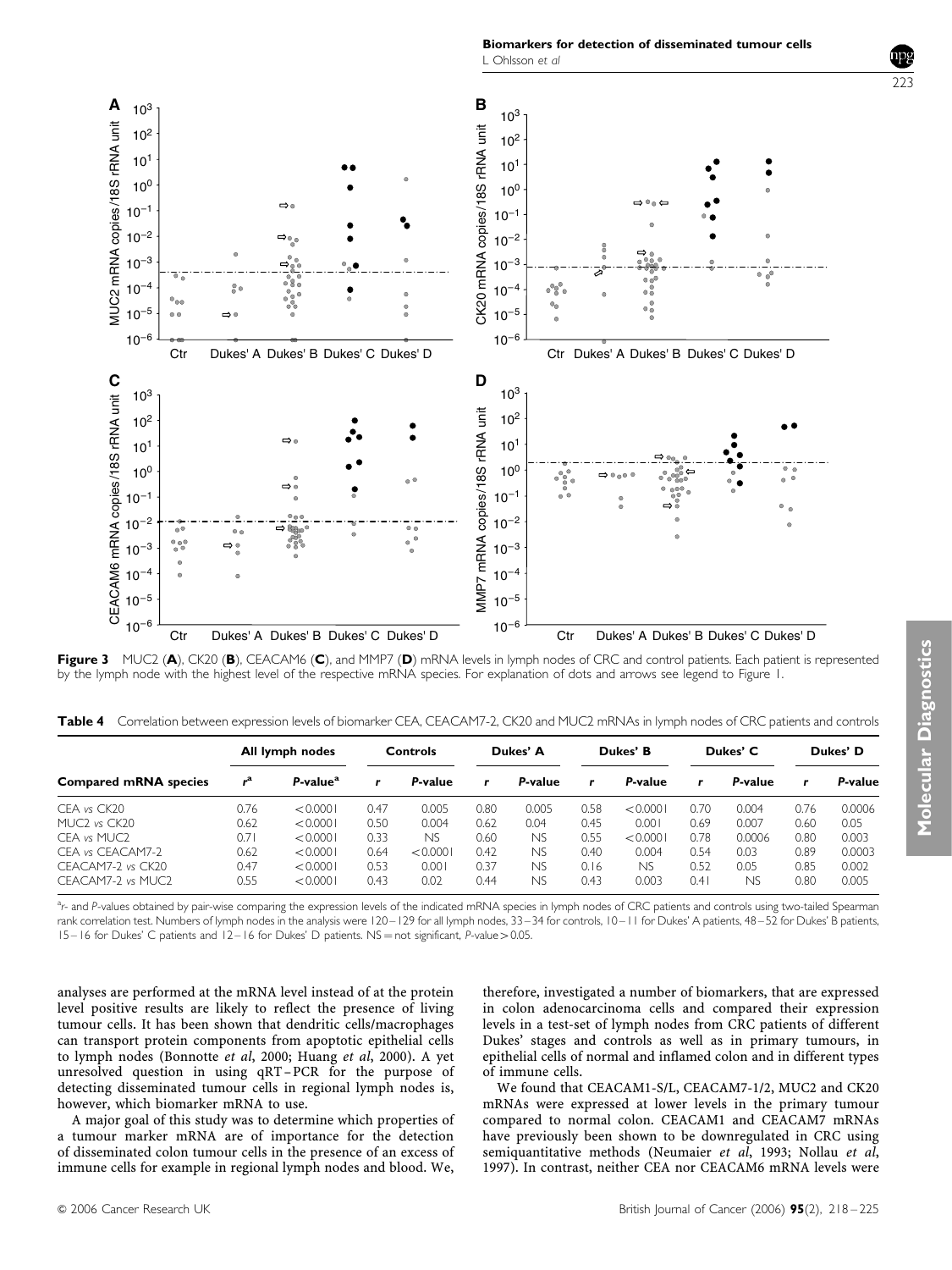decreased in tumour tissue. MMP7 was the only marker that exhibited increased levels in tumours. However, the levels were still low compared to CEA. CEA and CEACAM1-S levels displayed the smallest variation between individual primary tumour tissue samples and there was no tendency for changes in relation to Dukes' stages for these two markers. Of all biomarkers CEA mRNA was expressed at the highest levels in tumours followed by CEACAM6. The high levels of these two markers could possibly be explained by the fact that CEA and CEACAM6 are expressed both in columnar epithelial cells and goblet cells in normal colon while CEACAM1 and CEACAM7 are expressed in columnar epithelial cells only and MUC2 in goblet cells only (Weiss et al, 1996; Frängsmyr et al, 1999).

It can be argued that no or only marginal expression of the biomarker in immune cells should be of utmost importance for successful detection of tumour cells in lymph nodes. Indeed, three of the four biomarkers that were expressed in only trace amounts in immune cells, that is CEA, CK20 and MUC2, showed good discriminatory capacity between nodes from CRC patients and controls. Owing to its low expression in immune cells one would have predicted excellent discriminatory capacity also by CEA-CAM7-2 but this was not the case. Possibly CEACAM7-2 is expressed in some additional cell type in lymph nodes, for example endothelial cells or stromal cells.

CEA mRNA showed excellent separation between CRC patients and controls. MUC2 and CK20 mRNAs had almost the same discriminating power as CEA mRNA. The Dukes' B patients who developed metastatic disease during the follow-up period were all detected by the three markers but only for CEA were all Dukes' C nodes above the cutoff value. Moreover, one H&E positive lymph node was missed by the MUC2 mRNA assay.

It was somewhat unexpected that MUC2 gave essentially the same result as CEA although in normal colon MUC2 is confined to goblet cells and not expressed in columnar epithelial cells. Does all CRC tumour disseminated to the lymph node contain goblet celllike elements? We do not know whether this is the case. Possibly MUC2 expression can be induced by external agents in CRC tumour cells. It was recently shown that bile acids induce MUC2

# REFERENCES

- Adachi Y, Yamamoto H, Itoh F, Arimura Y, Nishi M, Endo T, Imai K (2001) Clinicopathologic and prognostic significance of matrilysin expression at the invasive front in human colorectal cancers. Int J Cancer 95: 290 – 294
- Bonnotte B, Favre N, Moutet M, Fromentin A, Solary E, Martin M, Martin F (2000) Role of tumor cell apoptosis in tumor antigen migration to the draining lymph nodes. J Immunol 164: 1995-2000
- Dukes CE, Bussey HJ (1958) The spread of rectal cancer and its effect on prognosis. Br J Surg 12: 309 – 320
- Etzioni R, Urban N, Ramsey S, McIntosh M, Schwartz R, Reid B, Radich J, Anderson G, Hartwell L (2003) The case for early detection. Nat Rev Cancer 3: 243 – 252
- Fahlgren A, Baranov V, Frängsmyr L, Zoubir F, Hammarström M-L, Hammarström S (2003a) Interferon-gamma tempers the expression of carcinoembryonic antigen family molecules in human colon cells: a possible role in innate mucosal defense. Scand J Immunol 58: 628 – 641
- Fahlgren A, Hammarström S, Danielsson Å, Hammarström M-L (2003b) Increased expression of antimicrobial peptides and lysozyme in colonic epithelial cells of patients with ulcerative colitis. Clin Exp Immunol 131:  $90 - 101$
- Fleming ID, Cooper JS, Henson DE, Hutter RVP, Kennedy BJ, Murphy GP, O'Sullivan B, Sobin LH, Yarbro J, (eds), American Joint Committee on Cancer (1997) Cancer Staging Manual 5th edn, Philadelphia: Lippincott-Raven
- Forsberg G, Fahlgren A, Hörstedt P, Hammarström S, Hernell O, Hammarström M-L (2004) Presence of bacteria and innate immunity of intestinal epithelium in childhood celiac disease. Am J Gastroenterol 99: 894 – 904

overexpression in human colon carcinoma cells (Song et al, 2005). Furthermore, we found that the inflammatory state of the small intestinal mucosa in patients with active celiac disease is associated with ectopic production of MUC2 by enterocytes (Forsberg et al, 2004). Thus, the cytokine milieu in the nodes might upregulate MUC2 expression in the iECs.

Although CEA and CEACAM6 behaved very similar CEA had a higher discriminatory power. This was due to CEA that, contrary to expectation, had higher expression level in tumour cells than CEACAM6 and that CEACAM6 was expressed in myeloid immune cells with the risk that tumour cells expressing fairly low levels of this marker would drown in the immune cell background of the node.

The two markers for tumour cell 'aggressiveness' studied here, that is MMP7 and CEACAM1-S, were not suitable for analysis of lymph nodes. MMP7 because its expression was induced in activated T lymphocytes, a cell type which is likely to be prominent in lymph nodes. CEACAM1-S was not suitable because (1) it was expressed in several types of immune cells although at low levels and (2) the very high expression level of CEACAM1-L in immune cells precludes meaningful calculation of CEACAM1-S: CEACAM1-L ratios in lymph nodes.

In conclusion, the finding that three independent biomarker mRNAs, CEA, MUC2 and CK20, gave almost the same results with highly selective expression in cells of epithelial origin strongly support the notion that disseminated tumour cells can be successfully detected in regional lymph nodes by this technique. CEA mRNA appears to be the best choice as single marker due to its remarkably high expression level in colorectal tumour cells.

#### ACKNOWLEDGEMENTS

The study was financially supported by the Swedish Cancer Foundation, the Stig and Ragna Gorthon's Foundation, Helsingborg, the Lion's Cancer Foundation, Umeå, and the County of Västerbotten.

- Frängsmyr L, Baranov V, Hammarström S (1999) Four carcinoembryonic antigen subfamily members, CEA, NCA, BGP and CGM2, selectively expressed in the normal human colonic epithelium, are integral components of the fuzzy coat. Tumour Biol 20: 277 – 292
- Frängsmyr L, Baranov V, Prall F, Yeung MMW, Wagener C, Hammarström S (1995) Cell- and region-specific expression of biliary glycoprotein and its messenger RNA in normal human colonic mucosa. Cancer Res 55: 2963 – 2967
- Godfrey TE, Raja S, Finkelstein SD, Gooding WE, Kelly LA, Luketich JD (2001) Prognostic value of quantitative reverse transcriptase – polymerase chain reaction in lymph node-negative esophageal cancer patients. Clin Cancer Res 7: 4041 – 4048
- Hammarström S (1999) The carcinoembryonic antigen (CEA) family: structures, suggested functions and expression in normal and malignant tissues. Semin Cancer Biol 9: 67-81
- Ho SB, Hyslop A, Albrecht R, Jacobson A, Spencer M, Rothenberger DA, Niehans GA, D'Cunha J, Kratzke RA (2004) Quantification of colorectal cancer micrometastases in lymph nodes by nested and real-time reverse transcriptase-PCR analysis for carcinoembryonic antigen. Clin Cancer Res 10: 5777 – 5784
- Horst AK, Wagener C (2004) CEA-related CAMs. In Handbook of Experimental Pharmacology, Cell Adhesion Behrens J and Nelson WJ (eds), Vol. 165, pp 283 – 341. Heidelberg: Springer-Verlag
- Huang FP, Platt N, Wykes M, Major JR, Powell TJ, Jenkins CD, MacPherson GG (2000) A discrete subpopulation of dendritic cells transports apoptotic intestinal epithelial cells to T cell areas of mesenteric lymph nodes. J Exp Med 191: 435 – 444